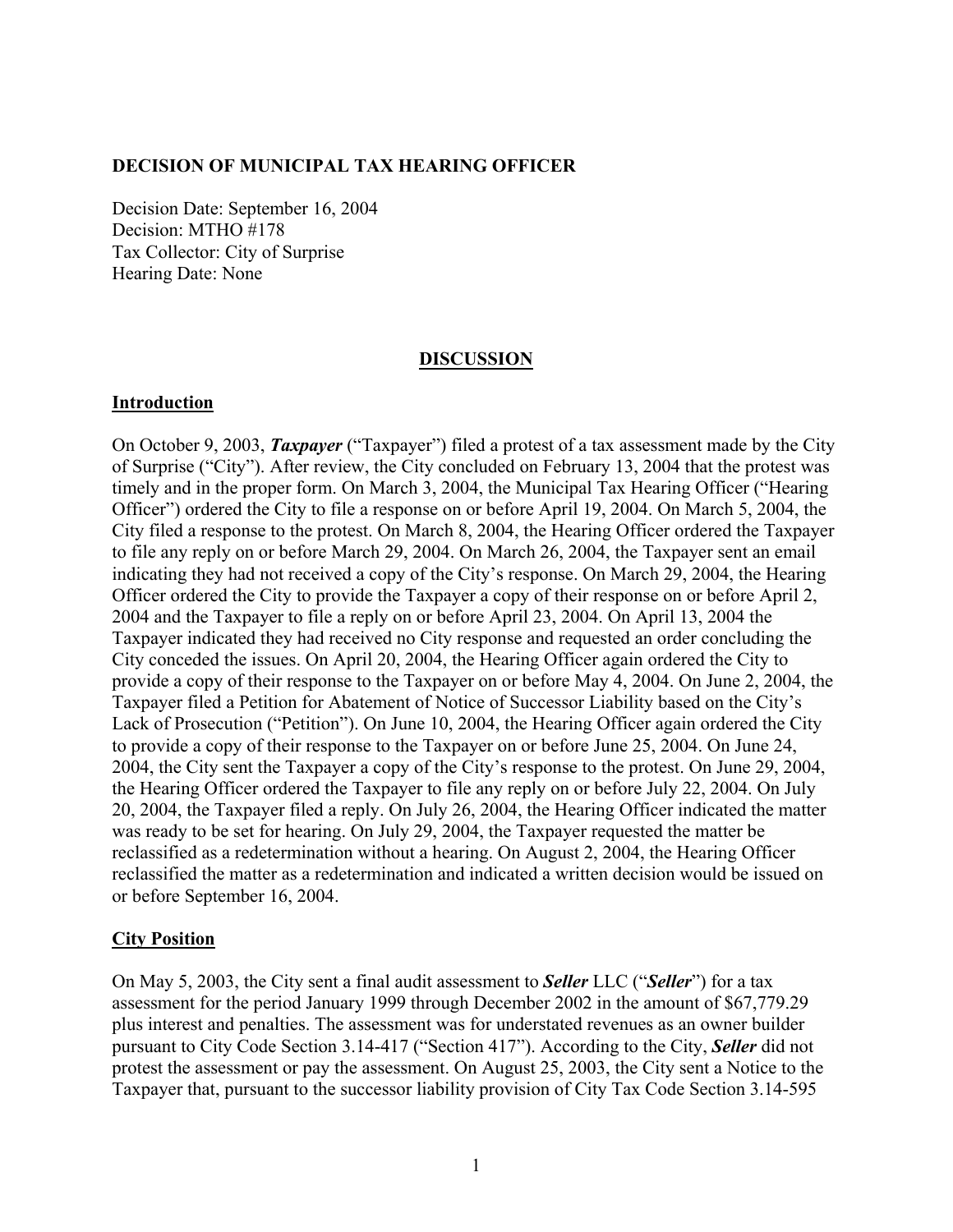("Section 595"), the tax assessment against *Seller* was applicable to the Taxpayer as a "successor" to *Seller*. Section 595 provides as follows:

- (a) In addition to any remedy provided elsewhere in this City Code that may apply, the Tax Collector may apply the provisions of subsections (b) through (d) below concerning the collection of taxes when there is succession in and/or cessation of business.
- (b) The taxes imposed by this Chapter are a lien on the property of any person subject to this Chapter who sells his business or stock of goods, or quits his business, if the person fails to make a final return and payment of the tax within fifteen (15) days after selling or quitting his business.
- (c) Any person who purchases, or who acquires by foreclosure, by sale under trust deed or warranty deed in lieu of foreclosure, or by any other method, improved real property or a portion of improved real property for which the Privilege Tax imposed by this Chapter has not been paid shall be responsible for payment of such tax as a speculative builder or owner builder, as provided in Sections 3.14-416 and 3.14-417.

According to the City, the building permit dated January 21, 1998, shows the owner of the property to be *Seller*. The City noted the construction price of the building was \$12,418,415.00. The Affidavit of Property ("Affidavit"), dated January 1999, shows a sale from *Seller* to *Seller* for \$18,676,222.00. Based on all the above, the City concluded *Seller* was liable for the tax assessed to *Seller*.

## **Taxpayer Position**

According to the Taxpayer, *XYZ*, Inc. ("*XYZ*") and *Seller* developed an apartment complex within the City known as The Village at Sun City. The Taxpayer asserted that *ABC Construction* ("*ABC*") was the general contractor and paid all applicable state and city tax with respect to the construction project. *Seller* contributed the real estate and *XYZ* contributed the development costs for the project. Within two years of the completion of the construction of the apartment complex, the property was transferred to the Taxpayer. *Seller*'s transfer of the complex to the Taxpayer was a contribution to the capital of the Taxpayer in exchange for a membership interest.

The Taxpayer argued that the speculative builder tax did not apply in the first place as there was no sale of improved real property that would be taxed under the speculative builder tax. The Taxpayer cited two prior decisions by hearing officers that reached the same conclusions on similar facts. The Taxpayer argued that any questions whether transfers to contribute capital in a partnership or limited liability company fall within "taxable" sales for sales tax purposes should be resolved by finding such transfers outside the reach of municipal sales tax. The Taxpayer argued that ambiguous language in tax statutes must be construed in favor of the taxpayer. The Taxpayer asserted the substance of the transfer and the rules for construing tax statutes require that *Seller* owe no speculative builder tax because it was making a capital contribution of the apartment complex to a limited liability company in exchange for consideration.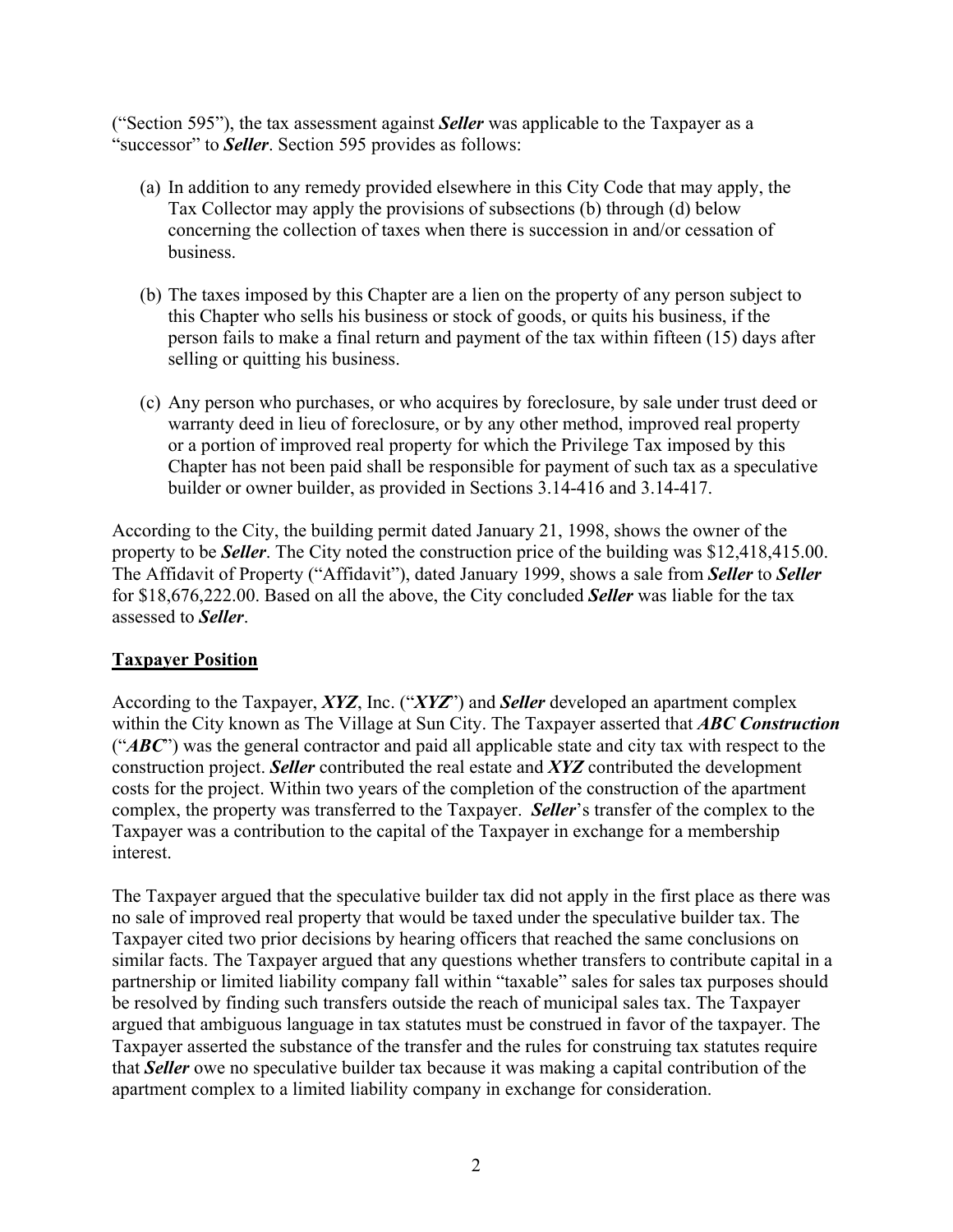The Taxpayer indicated that Section 559 imposes successor liability on the successor as "a speculative builder". The Taxpayer argued that since it did not sell the apartment complex, within 24 months after substantial completion, it could not be treated as a speculative builder.

The Taxpayer argued that even if the speculative builder tax applied to *Seller*, successor liability does not apply to *Seller* because *ABC* paid privilege license tax with respect to the construction of the apartment complex. The Taxpayer asserted that because the tax paid by *ABC* qualifies as privilege tax paid on the improved real property for purposes of successor liability, the Taxpayer cannot be held liable for City tax as a successor to *Seller*.

According to the Taxpayer, successor liability arises only if an "unpaid" tax liability existed at the time the Taxpayer took title to the apartment complex. The Taxpayer asserted that *Seller*'s tax was not "due and payable" until the twentieth day of the month following the month in which **Seller** transferred the complex. As a result, the Taxpayer argued there was not tax owed when *Seller* took title. Additionally, the Taxpayer argued there was no tax due because *ABC* had paid all the taxes with respect to the construction of the project.

The Taxpayer argued that successor liability only attaches when there have been either a "succession in … business" or a "cessation of business," or both. According to the Taxpayer, *Seller*'s business activity did not cease upon transfer of that apartment project to *Seller*. While *Seller* received a business asset that belonged to *Seller*, the Taxpayer argued that it did not succeed to *Seller*'s business of developing real estate.

The Taxpayer argued that even if the speculative builder tax applied to *Seller*, the successor liability did not apply to the Taxpayer because the Taxpayer did not purchase *Seller*'s "business or stock of goods." According to the Taxpayer, the transfer of the apartment complex to the Taxpayer was a transfer of real property and not a transfer of all the business assets of *Seller*. Based on all the above, the Taxpayer requested the City's assessment against *Seller* is erroneous and should be abated in its entirety.

## **ANALYSIS**

Much of the Taxpayer's arguments revolved around whether or not *Seller* was a speculative builder and whether there was a taxable sale. The Hearing Officer does not find authority to review those matters. There was no timely appeal of the assessment to *Seller* and as a result the tax assessment to *Seller* is final. The only issue this Hearing Officer has the authority to determine is whether or not the Taxpayer is successor in interest and thus liable for the tax liability of *Seller*. We think it does. In this case, the apartment complex was the business activity of *Seller* which was transferred to *Seller*. While the tax may not have been due and payable at the time of transfer, certainly the transfer itself caused an immediate tax liability on *Seller* resulting in an "unpaid" tax liability at the time of transfer. Whether the builder, *ABC*, had paid taxes on the construction of the apartment complex that would offset taxes owed was an issue that should have been raised by *Seller*. Since it was not timely raised by *Seller*, we do not find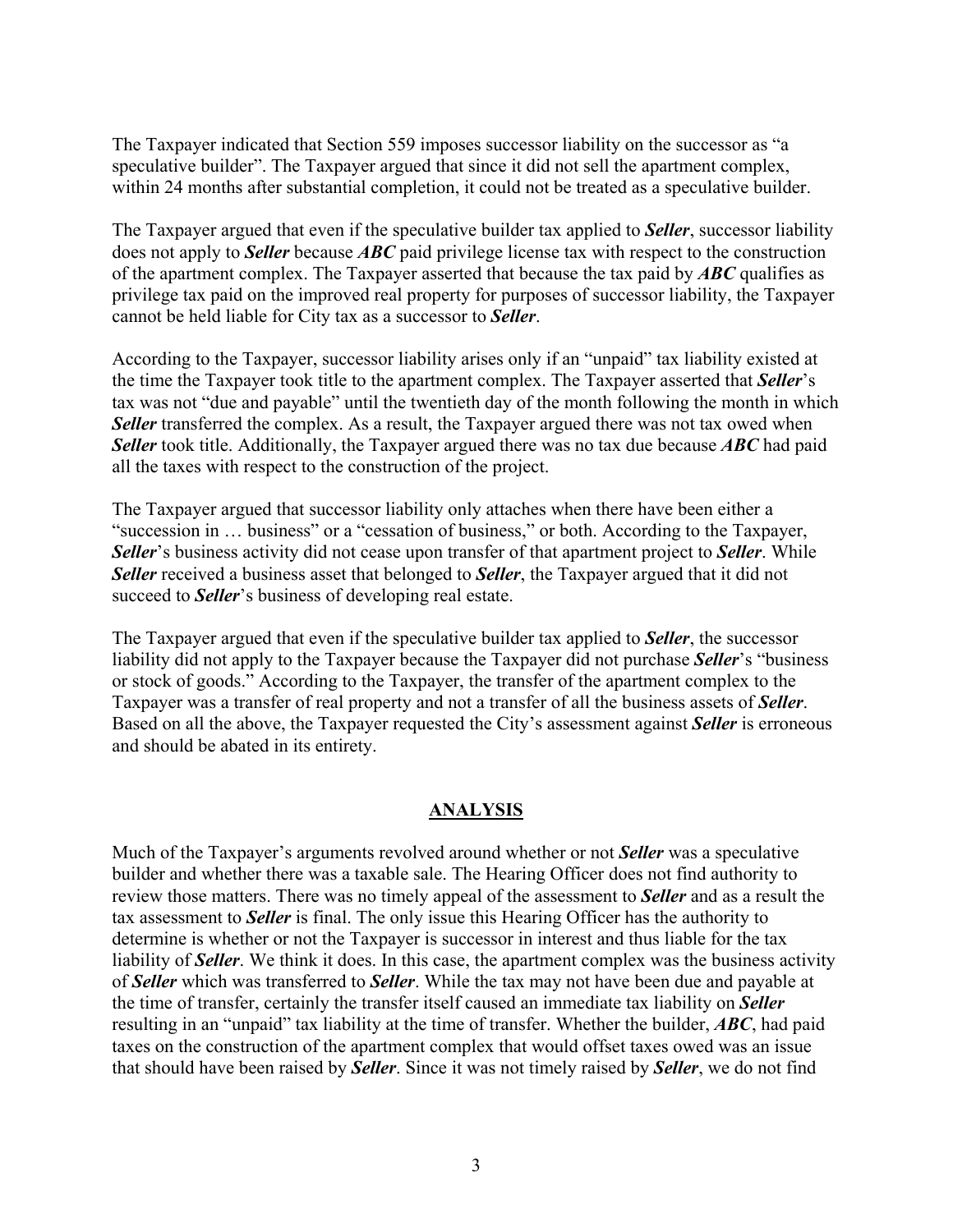jurisdiction to determine that matter here. Based on all the above, we find the Taxpayer's protest should be denied.

## **FINDINGS OF FACT**

- 1. On October 9, 2003, the Taxpayer filed a protest of a tax assessment made by the City.
- 2. After review, the City concluded on February 13, 2004 that the protest was timely and in proper form.
- 3. On March 3, 2004, the Hearing Officer ordered the City to file a response on or before April 19, 2004.
- 4. On March 5, 2004, the City filed a response to the protest.
- 5. On March 8, 2004, the Hearing Officer ordered the Taxpayer to file any reply on or before March 29, 2004.
- 6. On March 26, 2004, the Taxpayer sent an email indicating they had not received a copy of the City's response.
- 7. On March 29, 2004, the Hearing Officer ordered the City to provide the Taxpayer a copy of their response on or before April 2, 2004 and the Taxpayer to file a reply on or before April 29, 2004.
- 8. On April 13, 2004, the Taxpayer indicated they had received no City response and requested an order concluding the City conceded the issues.
- 9. On April 20, 2004, the Hearing Officer again ordered the City to provide a copy of their response to the Taxpayer on or before May 4, 2004.
- 10. On June 2, 2004, the Taxpayer filed a Petition.
- 11. On June 10, 2004, the Hearing Officer again ordered the City to provide a copy of their response to the Taxpayer on or before June 25, 2004.
- 12. On June 24, 2004, the City sent the Taxpayer a copy of the City's response to the protest.
- 13. On June 29, 2004, the Hearing Officer ordered the Taxpayer to file any reply on or before July 22, 2004.
- 14. On July 20, 2004, the Taxpayer filed a reply.
- 15. On July 26, 2004, the Hearing Officer indicated the matter was ready to be set for hearing.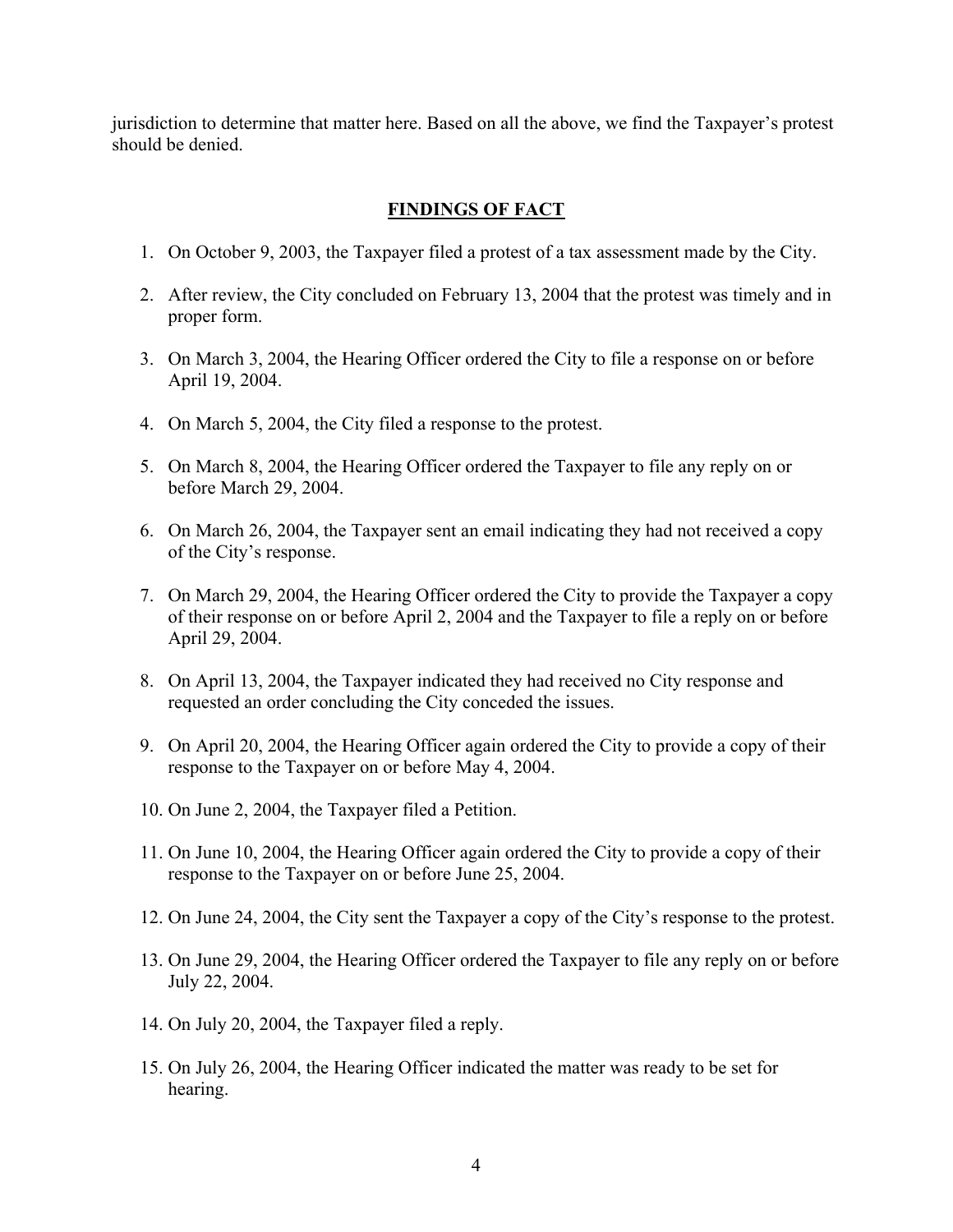- 16. On July 29, 2004, the Taxpayer requested the matter be reclassified as a redetermination without a hearing.
- 17. On August 2, 2004, the Hearing Officer reclassified the matter as a redetermination and indicated a written decision would be issued on or before September 16, 2004.
- 18. On May 5, 2003, the City sent a fixed audit assessment to *Seller* for a tax assessment for the period January 1999 through December 2002 in the amount of \$67,779.29 plus interest and penalties.
- 19. The assessment was for understated revenues as an owner builder pursuant to Section 417.
- 20. *Seller* did not protest the assessment or pay the assessment.
- 21. On August 25, 2003, the City sent a notice to the Taxpayer that pursuant to the successor liability provisions of Section 595, the tax assessment against *Seller* was applicable to the Taxpayer as a "successor" to *Seller*.
- 22. The building permit, dated January 21, 1998, shows *Seller* to own the property at within the City.
- 23. The construction price of the apartment building at was \$12,418,415.00.
- 24. The Affidavit, dated January 1999, shows a sale from *Seller* to *Seller* for \$18,676,222.00.
- 25. The apartment complex was the business activity of *Seller* which was transferred to *Seller*.

## **CONCLUSIONS OF LAW**

- 1. Pursuant to ARS Section 42-6056, the Municipal Tax Hearing Officer is to hear all reviews of petitions for hearing or redetermination under the Model City Tax Code.
- 2. The City tax assessment against *Seller* for the period January 1999 through December 2002 became final when *Seller* did not timely file a protest.
- 3. The Taxpayer became liable for the tax assessment against *Seller* pursuant to Section 595.
- 4. The Taxpayer's protest should be denied.